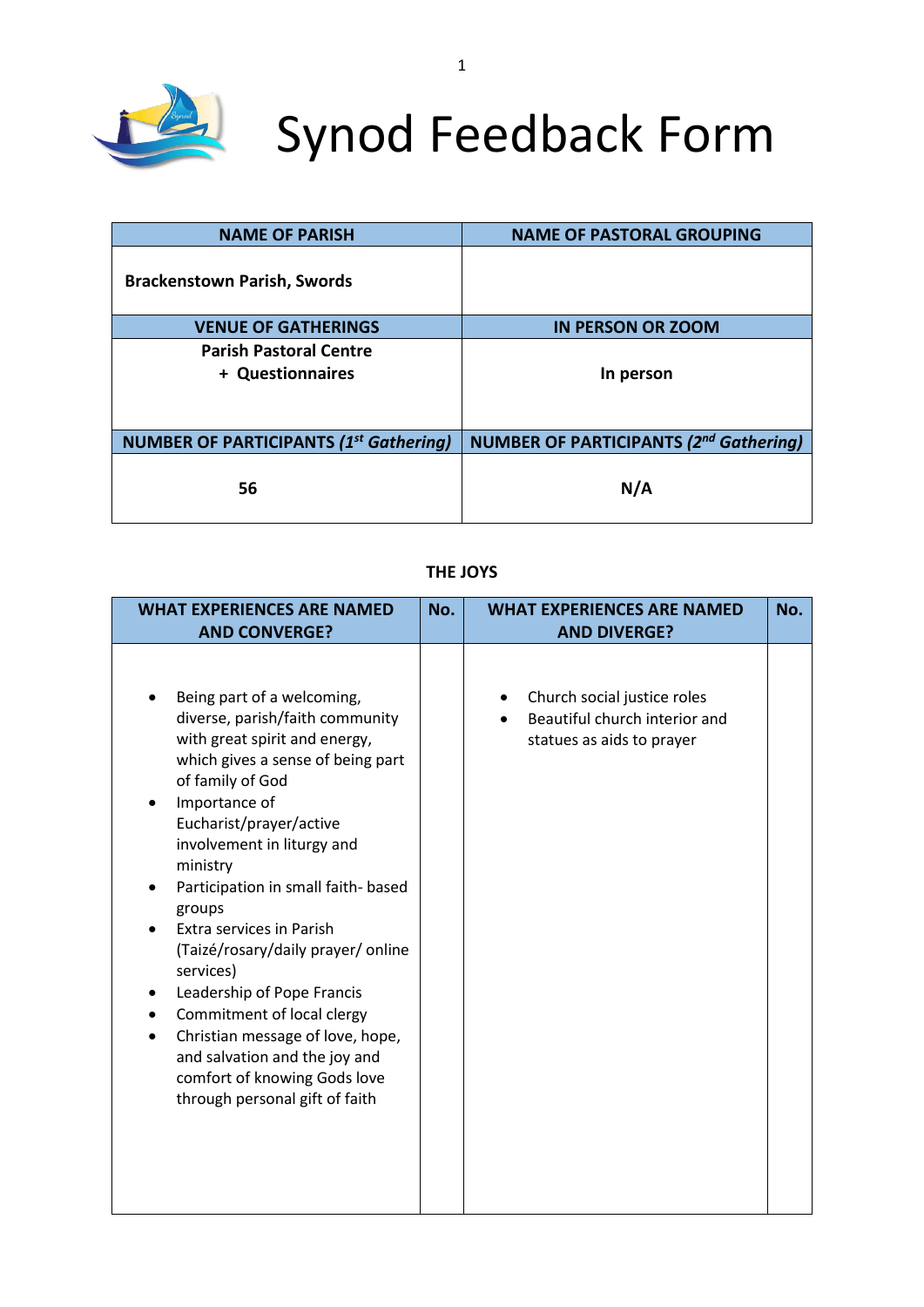## **THE SORROWS**

| <b>WHAT EXPERIENCES ARE NAMED</b>                                                                                                                                                                                                                                                                                                                                                                                                                                                                                                                                                                                                                                                                                 | No. | <b>WHAT EXPERIENCES ARE NAMED</b>                                                                                                                                                                                                                                                                                                                                                                                                                                                                                                                                                                                                                                                                         |  |  |
|-------------------------------------------------------------------------------------------------------------------------------------------------------------------------------------------------------------------------------------------------------------------------------------------------------------------------------------------------------------------------------------------------------------------------------------------------------------------------------------------------------------------------------------------------------------------------------------------------------------------------------------------------------------------------------------------------------------------|-----|-----------------------------------------------------------------------------------------------------------------------------------------------------------------------------------------------------------------------------------------------------------------------------------------------------------------------------------------------------------------------------------------------------------------------------------------------------------------------------------------------------------------------------------------------------------------------------------------------------------------------------------------------------------------------------------------------------------|--|--|
| <b>AND CONVERGE?</b>                                                                                                                                                                                                                                                                                                                                                                                                                                                                                                                                                                                                                                                                                              |     | <b>AND DIVERGE?</b>                                                                                                                                                                                                                                                                                                                                                                                                                                                                                                                                                                                                                                                                                       |  |  |
| Inadequate and slow response to<br>$\bullet$<br>abuse and collateral damage<br>Loss of trust in organisation<br>Lack of interest in religion<br>especially among young and<br>failure to pass on faith in family<br>and school<br>Numbers leaving church and age<br>profile of attendees<br>Shortage of priests and drop in<br>vocations<br>Failure to advance role of women<br>Lack of inclusion/ compassion for<br>$\bullet$<br>some groups<br>None or poor standard of faith<br>formation/catechesis especially<br>for laity<br>Laity not given opportunity to<br>$\bullet$<br>participate meaningfully<br>Poor communication of Christian<br>message and church teachings at<br>all levels including in media |     | Division over celibacy<br>$\bullet$<br>Lack of respect and reverence in<br>church<br>Lack of sound teaching and<br>$\bullet$<br>leadership from bishops<br>Reduction of religious education<br>$\bullet$<br>in schools<br>Church teaching from apostolic<br>$\bullet$<br>time cannot change /traditions<br>cannot change<br>Contradictions /inconsistency in<br>$\bullet$<br>application of church teaching<br>Failures in Irish church<br>No Church charity to assist<br>disabled babies<br>Witness to faith not translating<br>$\bullet$<br>to mission<br>Church battling against<br>$\bullet$<br>secularism<br>Failure to produce good English<br>$\bullet$<br>translations of lectionary and<br>bible |  |  |

## **THE HOPES**

| <b>WHAT EXPERIENCES ARE NAMED</b><br><b>AND CONVERGE?</b>                                                                                                                                                                                                                                                                                                                                                                                                                                                                            | No. | <b>WHAT EXPERIENCES ARE NAMED</b><br><b>AND DIVERGE?</b>                                                                                                                                                             | No. |
|--------------------------------------------------------------------------------------------------------------------------------------------------------------------------------------------------------------------------------------------------------------------------------------------------------------------------------------------------------------------------------------------------------------------------------------------------------------------------------------------------------------------------------------|-----|----------------------------------------------------------------------------------------------------------------------------------------------------------------------------------------------------------------------|-----|
| Synodal process and outcome<br>sowing seeds for future with a<br>more fit for purpose church<br>Pope Francis leadership<br>More involvement of laity and<br>women in authority roles<br>Improved communication<br>/Increased use of modern<br>communication methods<br>Power of prayer/Christian values<br>$\bullet$<br>and message of Jesus in gospels<br>Activity in parish<br>Increasing Interest in prayer<br>groups/scripture<br>Youth involvement initiatives<br>$\bullet$<br>increasing and also contribution<br>of new Irish |     | Church is permanent and<br>everlasting / current situation is<br>temporary<br>Church interiors reconfigured to<br>$\bullet$<br>better reflect community<br>gathering to pray together<br>More Interfaith initiatives |     |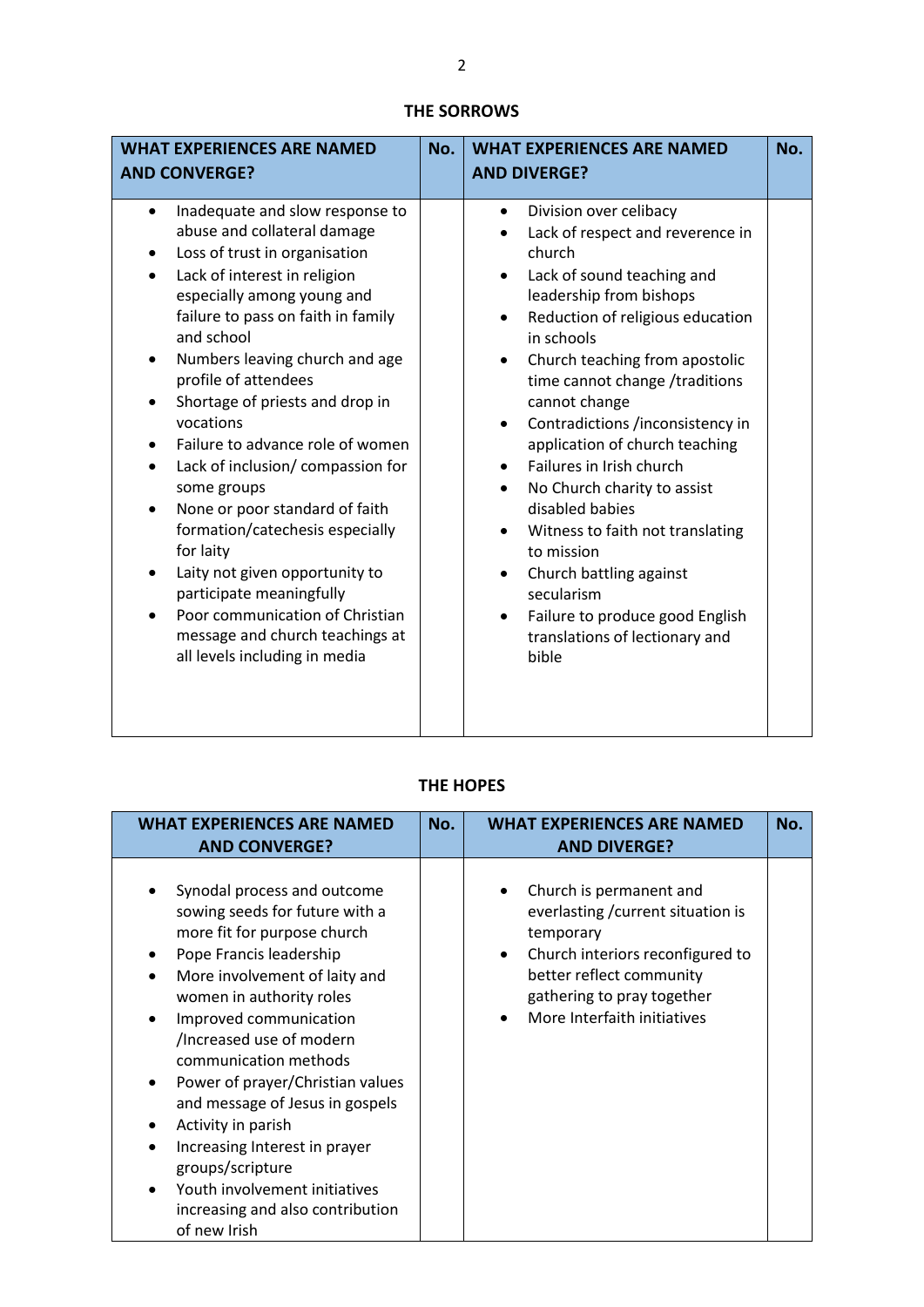| Drive and commitment of clergy<br>$\bullet$ |  |
|---------------------------------------------|--|
| Social justice activity<br>٠                |  |
| Energy of 'new Irish'<br>$\bullet$          |  |
| communities                                 |  |
| More and new ways of nurturing<br>$\bullet$ |  |
| faith/evangelising                          |  |
|                                             |  |
|                                             |  |

## **THE FEARS**

| <b>WHAT EXPERIENCES ARE NAMED AND</b><br><b>CONVERGE?</b>                                                                                                                                                                                                                                                                                                                                                                                                                                                                                                  | No. | <b>WHAT EXPERIENCES ARE</b><br><b>NAMED AND DIVERGE?</b>                                                                                                                                                                                                                                                                                                                                               | No. |
|------------------------------------------------------------------------------------------------------------------------------------------------------------------------------------------------------------------------------------------------------------------------------------------------------------------------------------------------------------------------------------------------------------------------------------------------------------------------------------------------------------------------------------------------------------|-----|--------------------------------------------------------------------------------------------------------------------------------------------------------------------------------------------------------------------------------------------------------------------------------------------------------------------------------------------------------------------------------------------------------|-----|
| Failure of Synod to listen and hear<br>Lack of leadership by bishops and failure to<br>$\bullet$<br>support Pope Francis<br>No change in role of women and laity<br>$\bullet$<br>No change in authority structure<br>Lack of vocations leading to closure of<br>$\bullet$<br>churches and loss of services<br>Continued failure to pass on faith<br>Ongoing inadequate faith formation/catechises<br>for laity and especially young<br>Failure to modernise<br>structures/processes/practices/communication<br>/Traditions while preserving core teachings |     | Fear of change<br>Change leading to<br>loss of long held<br>traditions / services<br>and watering down<br>of gospel message<br>Splits and internal<br>divisions in Irish<br>church<br>Secular society<br>with no faith<br>Church becoming a<br>$\bullet$<br>charity not a<br>teaching church<br>Government<br>interference<br>Conservatives<br>resist<br>modernisation<br>Rise of virulent<br>feminism |     |